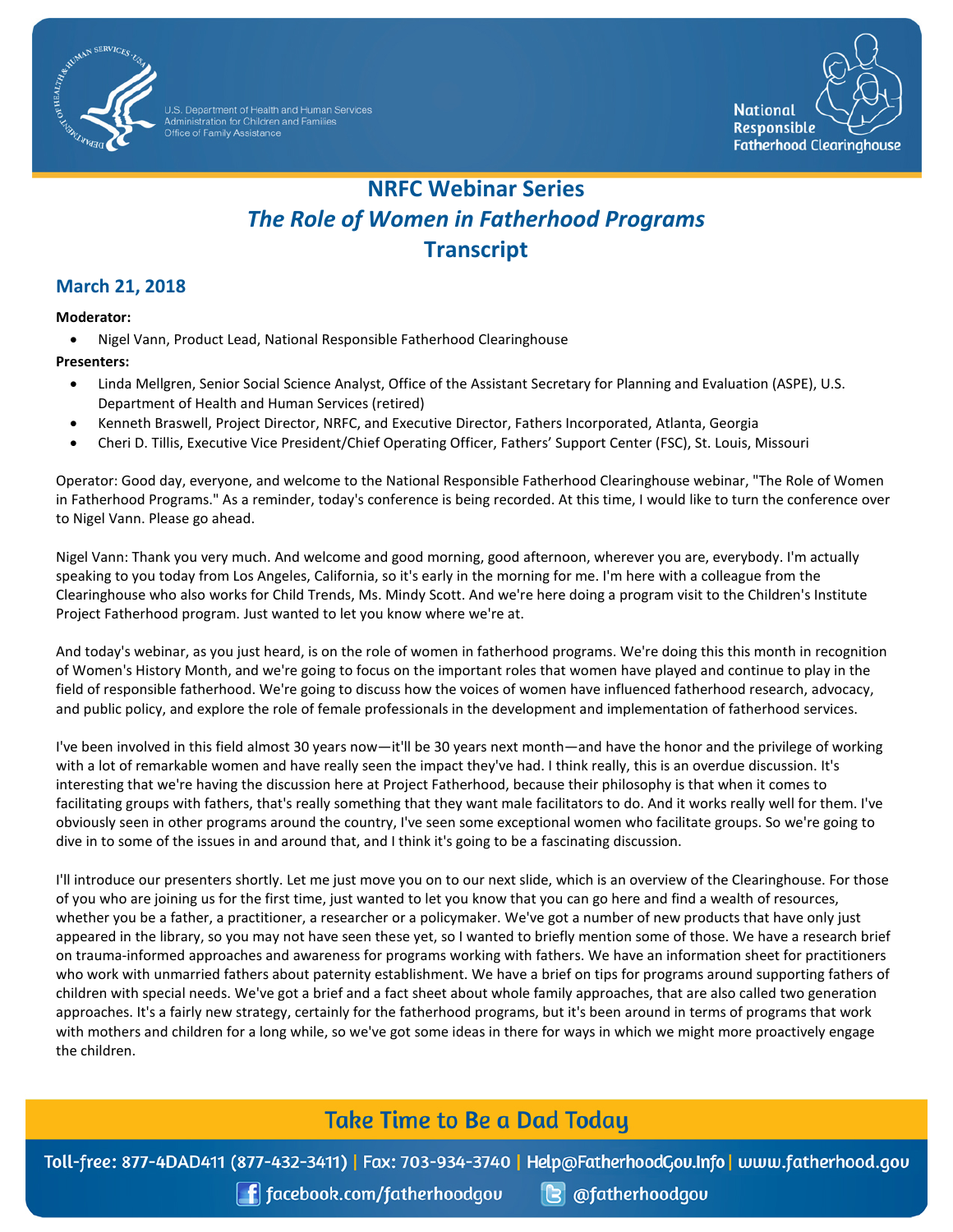



And it's actually interesting that we're here at Project Fatherhood, because they do some activities with children while the fathers are in the fatherhood sessions. They have structured activities that the children engage in, and it's arranged by age groups.

 also have a program spotlight on a program that we went to last year on the South Carolina Fathers and Families Center. That's a We also have a brief on preparing fathers for workforce success, and one on helping young fathers with decision-making. And we program that was started back in the '90s, with funding from the Sisters of Charity Foundation and has been led by Patricia Littlejohn ever since. And it's really a model for a statewide program – provides all sorts of great resources. So Pat is one of the women who we would certainly like to acknowledge for her work in the field. There's so many more—we can't acknowledge everybody—but we will mention a few people as we go forward here.

This is contact information for the Clearinghouse. That's got the website address, if you haven't been to our website [\[https://www.fatherhood.gov/\]](https://www.fatherhood.gov/). We strongly recommend you have a look at our Responsible Fatherhood Toolkit, which has got tips for practitioners. You can also go to the archives for all of our webinars that we've done in the past. We have recordings there, the same as we're recording today's webinar. You can actually listen and view the slides to all the webinars. You can download the transcript and the slides. You can download additional resources from there.

 who can get a father and mother on separate lines and help them discuss any co-parenting issues. They can also refer you to We also encourage you to email us, and our email address has changed. So if you've emailed us before, the email that you see on the screen is our new email[, help@fatherhoodgov.info.](mailto:help@fatherhoodgov.info) We also encourage you, and particularly fathers—or pass this on to fathers who you may work with—to use our helpline – our toll-free helpline at 1-877-4-DAD-411. We have trained mediators on that line resources in the local community.

And you can always engage with us vi[a Facebook a](https://www.facebook.com/fatherhoodgov)nd [Twitter.](https://twitter.com/fatherhoodgov) And you see the contacts at the bottom for our federal representative, John Allen, who you'll hear from at the end of the webinar. Kenny Braswell is actually presenting with us today, our Project Director, and Patrick Patterson, our Project Manager.

And just a quick overview of what you see on your screen, and I see that various people have already started taking advantage of the chat box on the left. We certainly encourage you to introduce yourself there, ask questions of each other, share information. If you have a question for the presenter, you'll see at the bottom right-hand corner of your screen the Ask a Question box. So please, bring any questions that you'd like the presenters to address at the end of the webinar there, and we'll respond to as many of those as we can. If we don't have time to get through all the questions, which is often the case, we will ask the presenters if they can provide some written responses, and then we post those to the website along with the other webinar materials.

You'll also see we have a Downloadable Resources box. You can download the full set of slides for today's webinar from there. You can also download the bios for each of the presenters. And then you'll see some links on the side. We've got the [Fatherhood.gov](https://www.fatherhood.gov/)  website[, Twitter](https://twitter.com/fatherhoodgov) and [Facebook,](https://www.facebook.com/fatherhoodgov) and those are the links on the left there—you can just click on.

Here's a quick overview of the webinar. As I said, we're going to be discussing how the voices of women have influenced the development and implementation of fatherhood services. You're going to hear from Linda Mellgren. She's now retired, but she put in many, many years of service with the Office of the Assistant Secretary for Planning and Evaluation, so we're going to hear from her first. Then we'll be hearing from Kenny Braswell, our Project Director here at the Clearinghouse, and also the Executive Director of Fathers Incorporated. And then we'll be hearing from Cheri Tillis, who is the Executive Vice President for the Fathers' Support Center in St. Louis, Missouri, a longstanding program. [It's] had a lot of success, and Cheri's been there for most of the time of that program, so she'll providing some direct practitioner tips. As I said, we'll have a session at the end where we'll respond to your questions.

So before I introduce Linda, we have a poll question that's going to pop up, I believe. Can we have the poll question, Enzo? We'd like to get an idea of who's on the line a little bit, so if you could take a minute and respond to this. You can choose up to three responses here: In which of the following areas do you think women have had the most influence in the development and implementation of fatherhood programs? I'll just give you a few seconds to respond to that.

[Pause]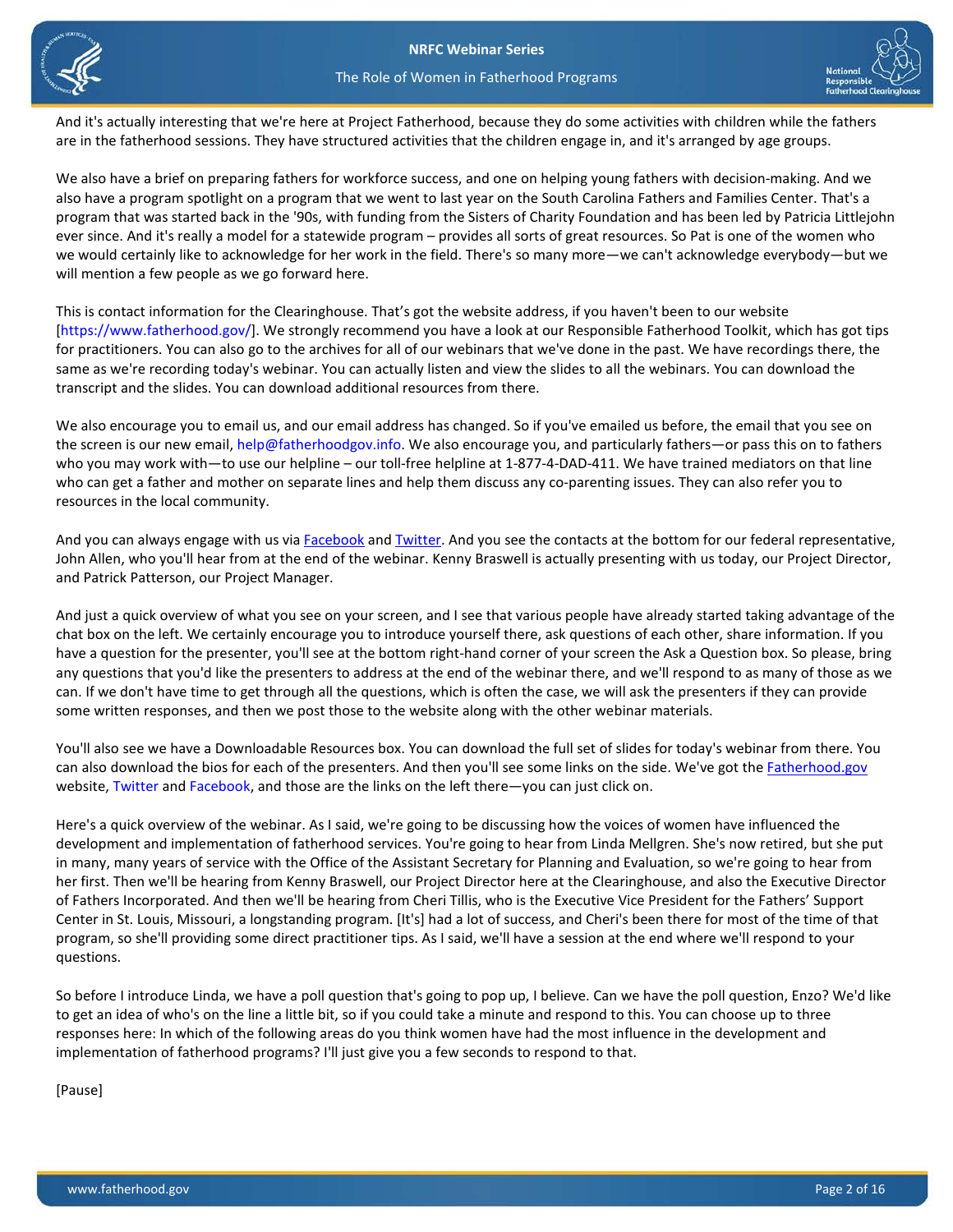



The Role of Women in Fatherhood Programs

 program leadership, and research and evaluation. I thank you for that input. It looks like the top three votes of the moment are going to advocacy, direct service provision and support services, followed by

 Working Group, which was a department-wide effort to help fathers be more involved in their children's lives. I certainly remember that that had a big impact on the way we talked about how services that target families can improve fathers. And also, very And let me now briefly introduce you to Linda Mellgren. I'm not going to read her full bio—you can download that—but she was the Senior Social Science Analyst for 38 years at ASPE, the Office of the Assistant Secretary for Planning and Evaluation. Oh, I'm not sure if she was a Senior Social Science Analyst for the whole 38 years, but she was very involved in all sorts of areas impacting fatherhood like child support, fatherhood, marriage and healthy relationships. She managed a multisite family study of incarceration, parenting and partnering, and she led the HHS activities for the Federal Interagency Reentry Council, which is a collaborative effort across 22 federal offices to improve reentry outcomes for the formerly incarcerated. During the 1990s, she chaired the HHS Fatherhood importantly, she's got a Cardigan Welsh Corgi named Lily.

So Linda, please share some of your expertise with us.

 Linda Mellgren: Thank you so much. And I do want to thank Nigel and Kenny and my former HHS colleagues at the Office of Family Assistance for this opportunity. I was joking with Nigel that the reason for inviting me is that I'm old, as you can see, for how I've been in the federal government. But the history of federal involvement in fatherhood really unfolded during my long career at HHS. And so, I speak from the perspective of a longtime supporter of programs and policies that focus on acknowledging the important role that fathers have in the lives of their children, and in finding ways to support and enhance that involvement.

because I am happily retired. My perspective is sort of a 60,000-foot perspective. It is on research and policy more than in the field. And I speak from a federal perspective because that's what I know. But I want to make sure everyone knows that I no longer speak for the federal government,

 important role, in the lives of children, except to provide material support. I'd like to start by going over sort of a thematic history of the fatherhood field, because I think it helps give some context to the role of women in the fatherhood field. In the '70s and in the early '80s, the conversation of fathers was really about deadbeat dads and absent fathers. It was a period of time where folks were very interested in the notion of the feminization of poverty, that women and children were poor primarily because men deserted them, were not stepping up to the plate, were not doing their share, especially in terms of financially supporting them. And in fact, there were papers written that said that fathers have no role, no

 Out of that conversation, however, there began to be some questioning about, who are these fathers who are not paying child support? Who are these fathers who don't want to be involved in their children's lives? And the federal government under the auspices of the National Institutes of Health, and also my agency and the predecessor to ACF, started looking at studies to examine what was going on with men in their role of fathers. That groundwork was then augmented by a number of foundations who were looking primarily not at fatherhood, but at poverty and the number of families in poverty, and poverty in low-income communities, especially communities of color. And they started looking at the notion of absent fathers less from the perspective of abandonment than of men who needed help and support themselves to support their families.

 Within that context, the federal government, under then-President Clinton, who issued a memorandum to the entire federal government saying, we want to be more involved—we want to make sure that fathers are more involved in federal programs, and that federal agencies should do more to involve fathers in those programs. The president and Vice President Gore really challenged the federal agencies to do more, and there was a lot of activity that happened during that period. Agencies across the federal government started thinking about, well, how do we treat fathers, and how do we think about fathers? A lot of creative programming was done with money that didn't focus on fathers, but had a family and child focus.

 From that leadership, there were expanded conversations, and in the early 2000s Congress actually passed a program, the about same-sex couples and what that has to do with families. There's a lot of fermentation going on in society in which fatherhood programs now need to thread their unique role and their partnerships with other social service programs and agencies. Responsible Fatherhood Program, and its partner program, the Healthy Marriage Program, which finally gave the fatherhood field a federal program of its own. Since that time, the fatherhood program has been expanding and evolving, and now it is sort of working within this notion of changing social norms—lots of conversations about the roles of men and women, and lots of conversations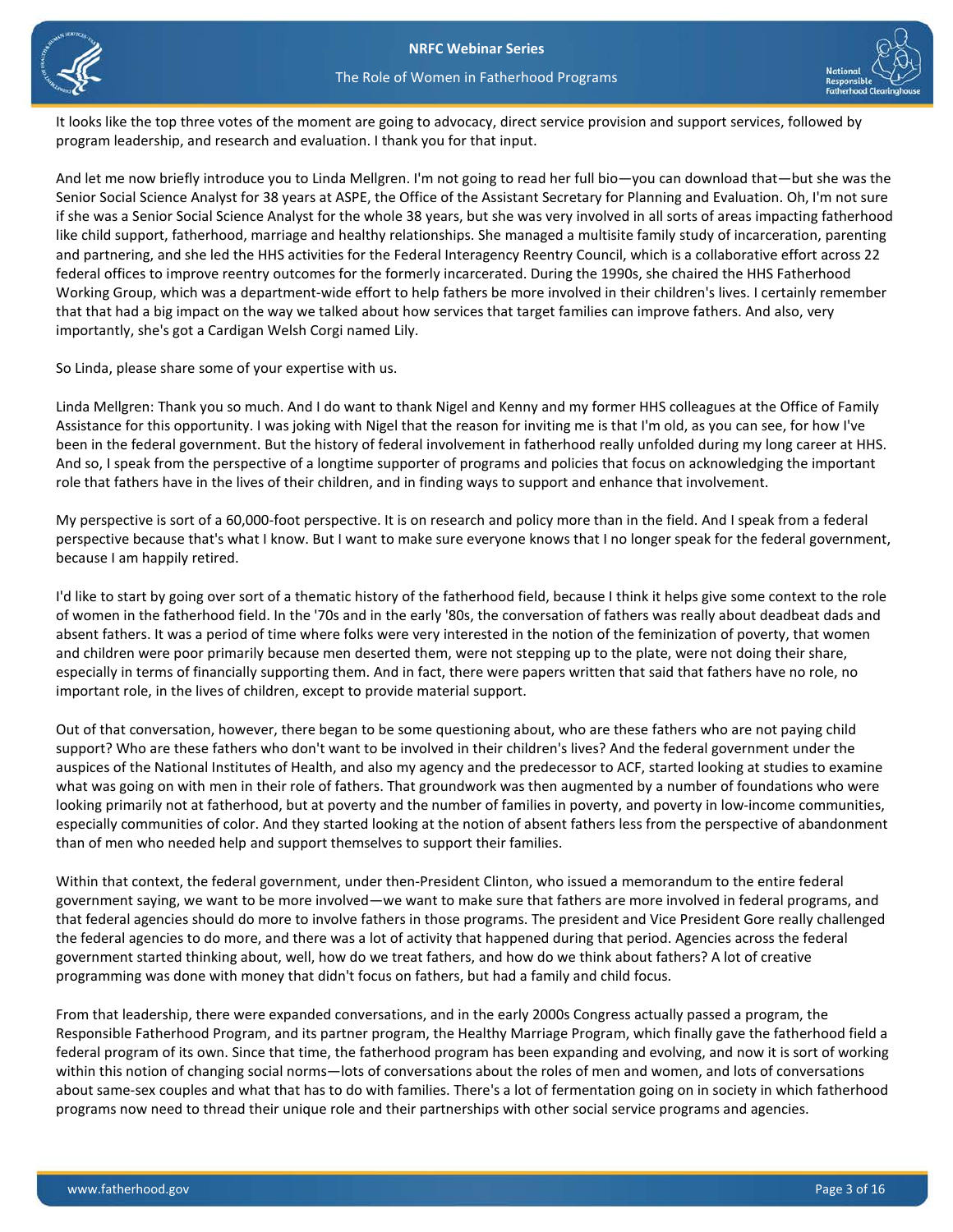



None of that speaks to the role of women in fatherhood, but it's an important context to understand. And during all that time, there was an effort to find ground between the advocates and policy folks who were looking at the issues relating to women and families, and the advocacy groups that were looking at the role of men in families and what they had to offer children. I want to highlight in this slide, "Finding Common Ground," a couple of areas where this tension between men and women, mothers and fathers, really came to play.

One was a conversation about the competition for resources. There's always been concerns that programs that provide for poor families, and many of those poor families are single parent families headed by women and children, are under-resourced to begin with. And any conversation that was held about "Well, we should be providing programming for fathers," there were concerns that what that would mean would be a diminution of the resources that would be available for men and women.

 I remember sitting around a table of a federal agency, federal government-wide meeting at the Office of Management and Budget, when we were discussing welfare-to-work programs that had been passed in the 1990s, and there was an opportunity in that program to provide employment opportunities for men who were attached to poor families. And there was great concern that if those programs focused on men, they would somehow suck all the resources out of the programs that were providing employment opportunities for women.

 for fathers. Because many times they saw those programs as potentially empowering abusers, as opposed to finding ways to Concerns about safety, about physical safety—the issue of domestic violence and of intimate partner violence is very, very real. Women and children can be in very dangerous situations. The community of folks who are advocates for women who are victims of domestic violence and for children who are abused by their parents have been very, very hesitant to embrace the issue of programs mitigate the violence that might be occurring in some families.

There have been many, many conversations. I can remember the Ford Foundation convening a group called Common Ground, where leaders in the field of domestic violence and in the fatherhood field were sitting together as men and women around a table, all equally concerned about the need to make sure that children have good and important role models, both males and females, and trying to figure out how to thread that really significant issue, supporting both parents. How do you support mothers and fathers? There's a tendency to say one is more important than the other. And a lot of programs have been really struggling with the notion of how do we support mothers, and how do we support fathers, and how do we support them in their role together.

 old, and I remember the 1970s. One of the quotes from that time was "Women need men like a fish needs a bicycle." Those strains And lastly, I am just going to briefly raise the notion of some greater societal issues relating to patriarchy and feminism. No matter what I would say, I would offend someone. But I want to say that the notion of what is the role of men in families—Are men to be the head of the family and control the resources and the lives of women and children? And the feminist notion—remember that I'm of thought really do affect the way we think about fatherhood programs, the way public policy thinks about fatherhood programs, and the way we sometimes formulate our research and policy questions.

 research evaluations and programs. There's more than 10 on there, but there's 10 issue areas. [These] are just a few of the people their names, because I think today what we want to focus on is how women have made meaningful contributions to the fatherhood From my long experience of viewing the field, I want to just raise 10 examples of the role that women have had in federal policy who really had an effect on the way the fatherhood field developed and unfolded over time. Men were involved in all of these things, too. Sometimes some of the researchers, especially that I'm going to identify, had male partners, but I'm not going to give field, and I want to hold those women up on their own.

When I talked earlier about the fact that there was some emerging research that was done in the 1980s that was asking questions about who are these men, what are they doing, and what's going on there. There's a number of researchers that were right in the middle of what we called matched pair studies—that is, we were looking not as men apart from women but as what was happening with couples as those relationships developed and broke apart.

One of the folks is Eleanor Maccoby. She did some of the very early work on custody and visitation and spent the rest of her career working on that issue, on how fathers and mothers should be involved together on issues of custody.

Freya Sonenstein was the lead project officer at something called the Survey of Absent Parents. We only did a pilot study. It was something that was funded by my office, but it was one of those studies where we identified that when men and women report on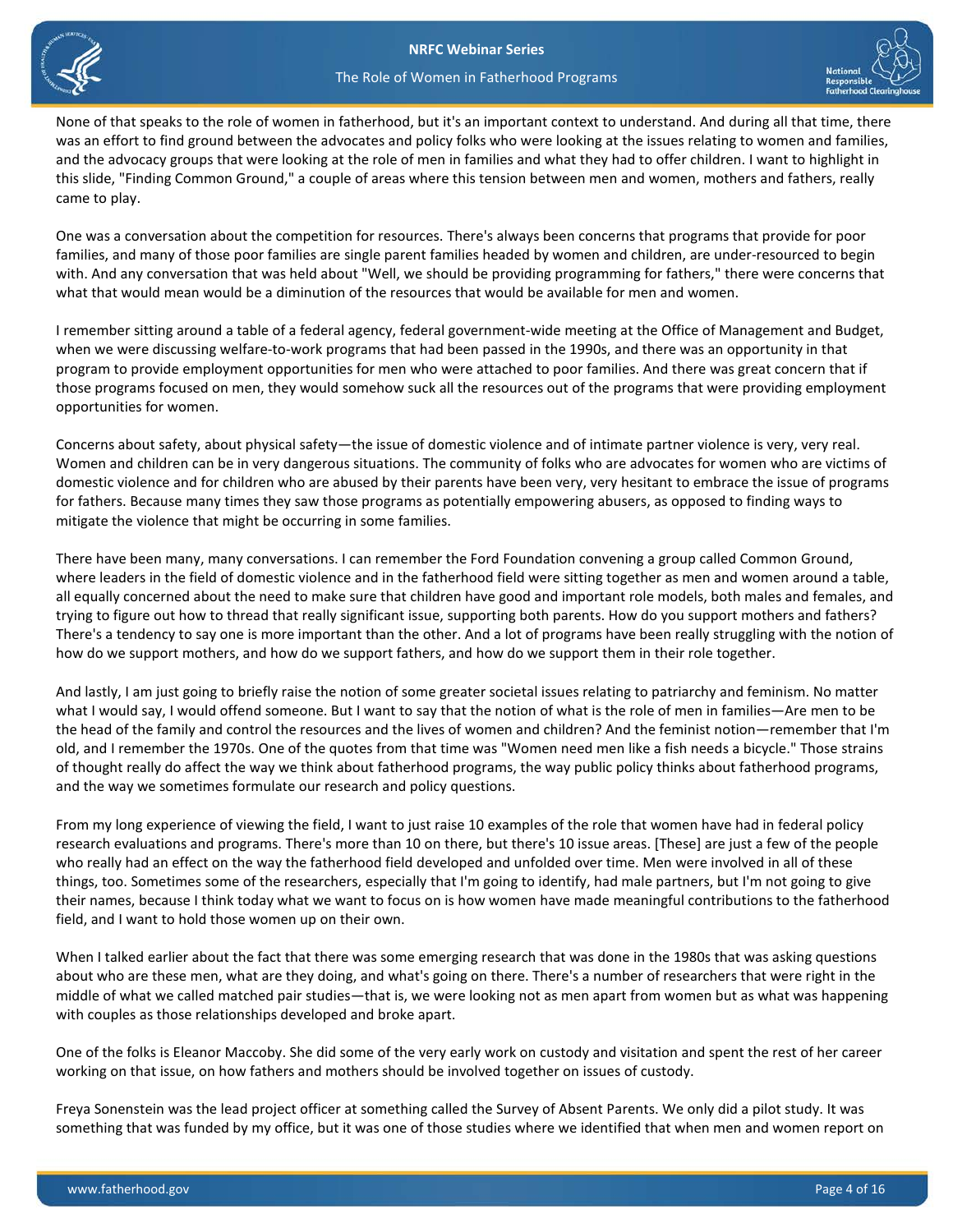

an event, often the truth is in-between. That is, women may say men are providing no support, men might say they're providing a lot of support, and when you compared and looked at the actual records, you would find somewhere in-between. Freya went on to do a lot of work around issues of men's sexuality, especially young men's sexuality, and has been an absolute leader in the field of trying to understand how young men conceptualize their roles as fathers and as becoming fathers.

And then Elizabeth Peters. She took all of those studies that were being done on matched pair studies and did a synthesis of that, and then became one of the leading researchers in the area of father involvement and has continued that work as she was at Cornell and at the Urban Institute.

Another area where women have had success, a very important role, is in understanding young unwed fathers. Theodora Ooms some of you may recognize the name from her more recent work on marriage—was the project officer on one of the very first conferences where we looked at who were the young men involved in teenage pregnancies. Were they teenagers? Were they men in their 20s or in their 30s? What was going on there, and what was their perspective about being fathers?

Pam Wilson worked on creating some of the first curriculum for young unwed father programs and has continued to stay involved in the field.

Paternity establishment. One of the researchers—I'll just focus on Sara McLanahan—she was the "magic moment" person. That is, her research on the role of fathers and families led to this idea, which was well-documented in the research, that at the time of the birth of a child, unmarried fathers are often there, and they're excited, and they want to be involved, and they're not cold and distant, getting women pregnant and then just abandoning them. That is an inaccurate conception. Her work led to a major study on fragile families that is still being used today to look at what's going on with fatherhood and with couples, both married and unmarried couples.

In the field of early childhood development, two of the researchers that I wanted to highlight are Natasha Cabrera—and I have to apologize here, because I scribbled Cathy's name down and I scribbled it wrong. It's Cathy with a C and her last name is Tamis-LeMonda. We'll get the right spelling of that on the next iteration of the slides. But I apologize to anyone who knows Cathy and Natasha. They've been doing work on early childhood development in the research field and have shown the importance of fathers' involvement, especially in language development, and their work is widely cited and quoted in the policy field.

Another area where we have had a number of women who have been extraordinarily important, that's on supporting IPV [interpartner violence] survivors and fathers and trying to work on pulling that set of issues together. Jacqui Boggess from the Center for Family Policy and Practice, and Tasseli McKay, who works for RTI, one of the contractors, and was one of the leads on the fatherhood and incarceration study that Nigel mentioned at the beginning, have both in separate instances been examining the issues of domestic violence and inter-partner violence, and coming up with strategies and ways of thinking about how domestic violence and fatherhood programs can coexist in the same space, and how fatherhood programs and other programs serving men need to be better connected to the domestic violence community.

High on my list of people to hold up is Vivian Gadsden. Vivian is at the University of Pennsylvania in Philadelphia. She ran the National Center on Fathers and Families during the 1990s and early [2000s]. She was just a master at pulling together leaders from the fatherhood field, academics, and public policy folks from across federal and state governments, bringing them together, sitting them in a small room and having them talk through and thrash out issues. Many of the policy issues that were resolved during those days really lead back to Vivian's leadership.

Mundane issues—that is, federal staff who are maybe sometimes, people say, just doing their job, but can have a tremendous impact on the unfolding of a public policy issue. I want to hold up Andrea Kane and Nancy Hoit for their White House oversight during the Clinton-Gore fatherhood initiative. They just worked tirelessly to make sure that all the federal agencies were engaged and that the progress that we made was meaningful and sustainable. Andrea has gone on to do tremendous work in the campaign to prevent unplanned pregnancy and has shown that same kind of sensitivity to how men need to be involved in the whole area of pregnancy, planning, and prevention.

In terms of the HHS initiative that Nigel mentioned, I want to hold up my partner, Lisa Gilmore, who was Special Assistant to the Deputy Secretary. Lisa was masterful at finding resources. You have to remember that during those days of the mid '90s and into the early 2000s, there was no special funding for fatherhood programs. Anything we did, we had to find funding from some place else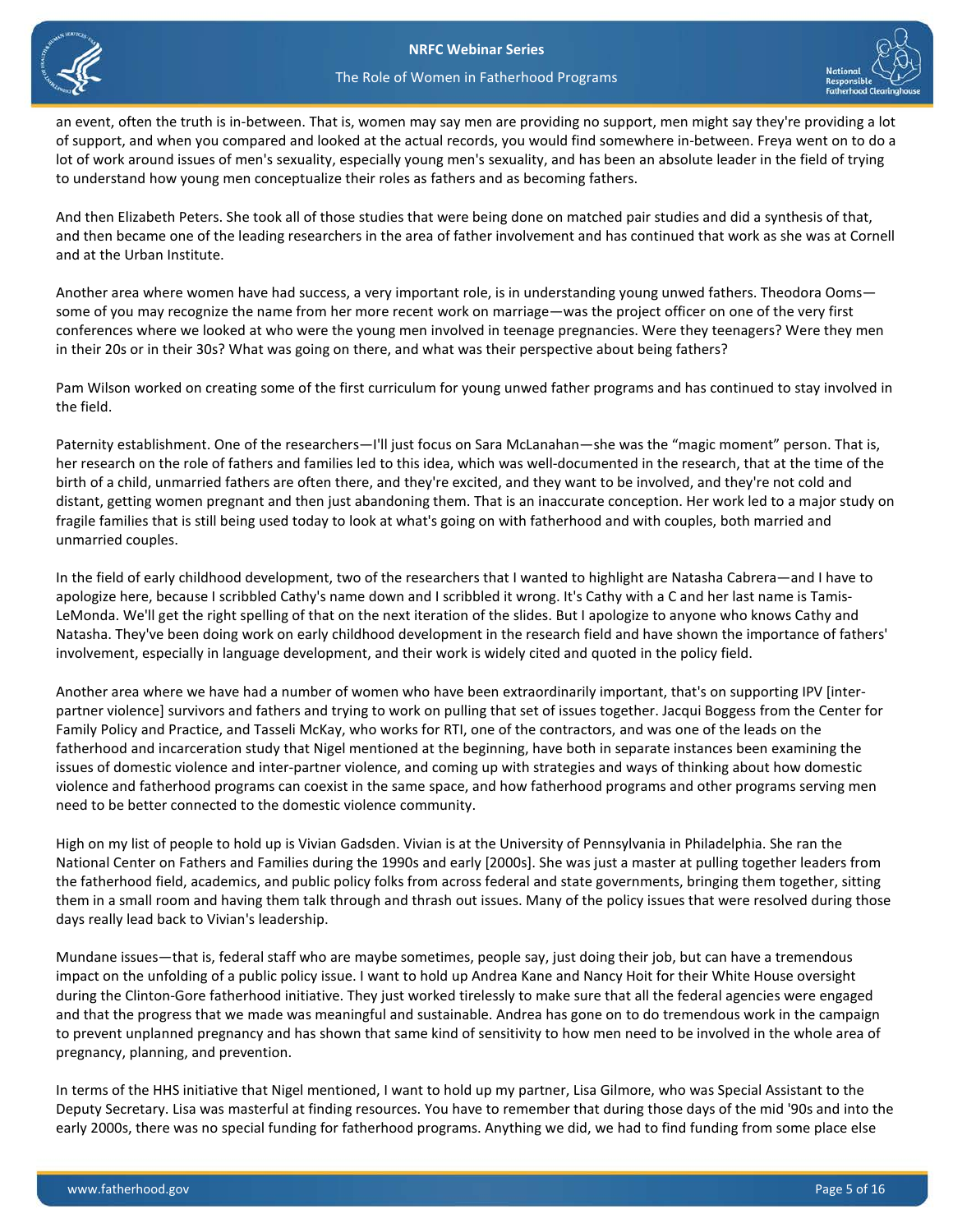





that had enough of a connection to fatherhood that we could legitimately spend the money. And Lisa was just wonderful at both finding resources and at helping make strategic decisions about who should be invited to the table and who should be involved in activities, both within the federal government and outside the federal government.

 always this conflict about money, I think it's important to hold up the role that Vicki Turetsky, the former Commissioner of the Office sphere, having been part of one of the early fatherhood evaluations, Parents' Fair Share, which was the first random assignment look at fatherhood as a part of the solution, not as the problem, throughout her tenure at CLASP [Center for Law and Social Policy] And then in the world of child support, which sometimes is considered the bane of fatherhood programs' existence because there's of Child Support Enforcement, had in the area of promoting a more balanced approach to how fathers and mothers are both child support clients, and that fathers need to be heard just as mothers need to be heard. Vicki has had long roots in the fatherhood evaluation of fatherhood programs. She had been a policy analyst on that particular program and maintained an interest in how we and then at the Office of Child Support Enforcement.

 Charisse Johnson and Lisa Washington-Thomas, all of OFA. There's often a sense that "Well, people are just doing their job." But I enthusiasm, commitment, ingenuity, and vision. The leadership of women as it relates to fatherhood programming has really helped And last but not least on this litany, I just want to hold up program leadership and mention Robin McDonald, Geneva Ware-Rice, think we need to recognize that in the field of fatherhood and elsewhere, people can do their job, or they can do their job with keep the energy and synergy going throughout the last number of decades.

Nigel Vann: This is Nigel. We do need to move on pretty quickly. Could you just do—

Linda Mellgren: OK.

Nigel Vann: —two slides pretty quickly?

 Linda Mellgren: I think what I'm going to do is, I'm going to skip the strength and partnerships slide. That was just talking more about men and women working together and how in many of the federal programs, we're really talking about partnerships that make fatherhood programs stronger and other programs stronger. I won't belabor that point.

 But I do want to mention just the fact that there's still work to be done as it relates to the fatherhood field and some of the federal programs. One is in child support guidelines, where we still need to think about how poor fathers are treated and poor mothers are fathers and trauma and how that plays out in how we work with fathers. treated, and make sure that those guidelines are appropriate for today's families. We have issues on co-parenting program strategies that need to be developed, more work that needs to be done on family violence, and more work on the family-friendly workplace. And Nigel, you mentioned a very important point that I didn't have on my list that I think is absolutely crucial, and that's

 have been an important part of that process. And it is for men and women, and fathers and mothers working together, that the next generation of fatherhood programs will emerge. Thank you. Just in closing, fatherhood programs have come a long way from being unthinkable and thought of as a waste of time in the 1970s. They are now seen as an important public policy tool to help children and families [and] communities survive and thrive, and women

 Nigel Vann: Thank you very much, Linda. It's certainly a discussion that we can continue for a long while. There's so much to point out about what women have done to make these programs possible. We'll come back to some of that with the Q&A.

 great to see that Kenny's going to keep taking this forward. So, going to give the time to Kenny. He's really going to set the stage for But now, it really is an honor for me to introduce Kenneth Braswell. This is an overdue appearance for him on one of our webinars. He is our leader of the National Responsible Fatherhood Clearinghouse. He's been the Project Director since 2011. He started Fathers Incorporated in 2004. His bio that you can download does not do his work justice. Prior to that, he had led fatherhood work in the state of New York. He really is one of the most influential leaders in the field right now. I'm a bit older than Kenny, and it's great to see the energy that he brings to this field. Although I've got retirement plans somewhere not too far down the road, it's the rest of this discussion.

Kenneth Braswell: Nigel, thank you so much, sir. I wasn't expecting you to bring age into this conversation, but we'll talk about that later. [Laughs] Also I want to thank everyone who has joined the webinar today. This is a conversation that we have quite often in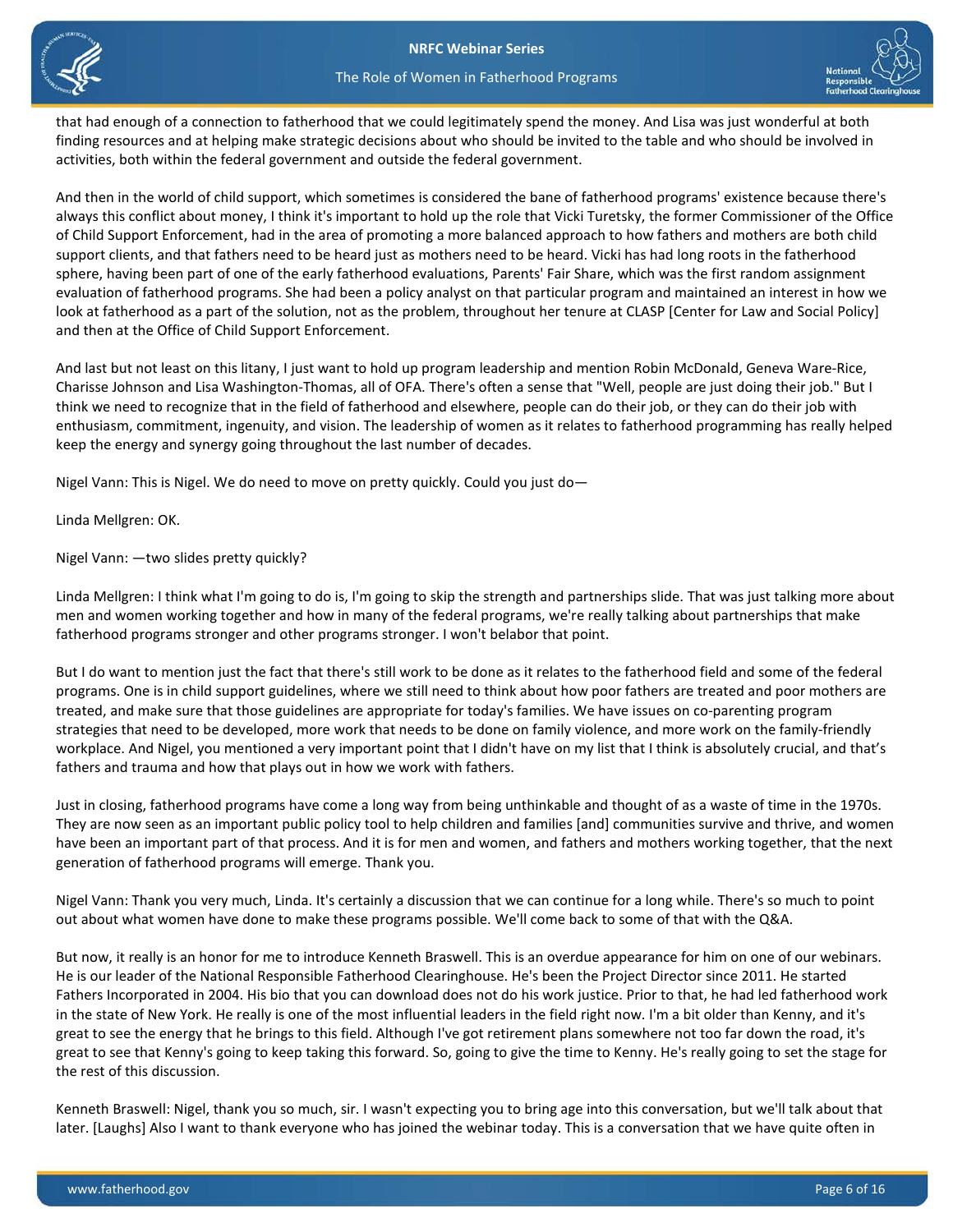



our circles. We think that it is a conversation that we should have more around the country, as it relates to the roles and how women play, as examples of the work that they've done so well in their own areas of work that the field of responsible fatherhood is still somewhat catching up to.

But what I want to do is I also want to thank John Allen, who is our current contract officer who is on the line. And Linda did a great job in talking about Charisse Johnson, Robin McDonald, and Lisa Washington-Thomas, who have been very critical in the great work that we have done over the last several years and as we continue to move forward.

 job. They give great voice to this work. They play critical roles in every aspect of what we do, including women who are part of the And I also want to talk and thank the many women that we have on our staff as a part of the National Responsible Fatherhood Clearinghouse, across all of our partners, the Ad Council, Child Find of America, Child Trends and MSG. They have all done a great staff of Fathers Incorporated [who] do the same.

What I wanted to do was, Linda laid down a great foundation for this conversation. She talked a lot about what I was going to talk about, so it gives me some space to talk about some other things. But what I want to do is, I really want to share with you today – primarily as the Director of the National Responsible Fatherhood Clearinghouse and the years of work that I've done with Fathers Incorporated – I want to talk a little bit about what I've seen in practice, somewhat what I've heard in conversation, how I've seen the role of women play out in the implementation of programs and engagement. And then what I – and what has resonated when I've done training around the country with organizations who are looking to do more of this work and had concerns about how women were integrated into their programmatic structure.

#### [Pause]

As Linda stated, women have been engaged in fatherhood work for decades. I don't need to continue to go over that. She did a great job in talking about a host of women around the country that have played critical roles in responsible fatherhood. So many were not mentioned that are out there in small corners of cities and towns and agencies and organizations that are doing great work with their local fathers. We know that there is a predominance of women in particular in social service circles. And so, it's a conversation that we have often in the responsible fatherhood field. I'm going to talk a little more in depth about that in the next slide.

And we also know that we have to grapple with this conversation around low-income fathers. Because as we talk about responsible fatherhood, we look at this issue across the spectrum of dads—whether they be rural dads, whether they be urban dads, dads in inner cities, dads in the Appalachians, or wherever they happen to be—we have to have that conversation. But there is a difference when we're talking about different cohorts of dads.

And then lastly, we have to address this lack of research on how effective female practitioners are in male client relationships. That's not just in the space of responsible fatherhood, that is across the spectrum of social services. As a result of these things, let's take a look at how they interact across the field.

One of the last slides that Linda had up was talking about partnerships and how we can partner, but I think it is important for us to look at where this male-female interaction takes place in support services, and how, if we're not having this conversation about the different gender roles, where we can find obstacles and problems.

So as we look across these different points of contact, whether you're talking about TANF, you're talking about child welfare, where there's a lot of conversation now about looking for dads when children are being placed into foster care. Employment services. Maternal and child healthcare. Head Start and Healthy Start, where Head Starts around the country now and the PTA are having great conversations about the inclusion of responsible fatherhood in those spaces and how critical they are, particularly in the lives of their children in the 0-5 year-old stage—you will hear a lot of conversation about that in the future.

Child support and shared parenting—we hear, and we've heard that conversation over and over, and we know what that means for both Mom and Dad and how that conversation plays itself out. Domestic violence, as Linda talked about, was something that we [were] very concerned about in the beginning of the responsible fatherhood work. And we found ways to work with DV agencies to [assure] them that as we move forward in responsible fatherhood that we were extremely conscious of ensuring that safety is always the No. 1 issue when you're doing responsible fatherhood work, co-parenting, marriage, and bringing fathers back into the lives of their children. And obviously, Healthy Marriage and Responsible Fatherhood.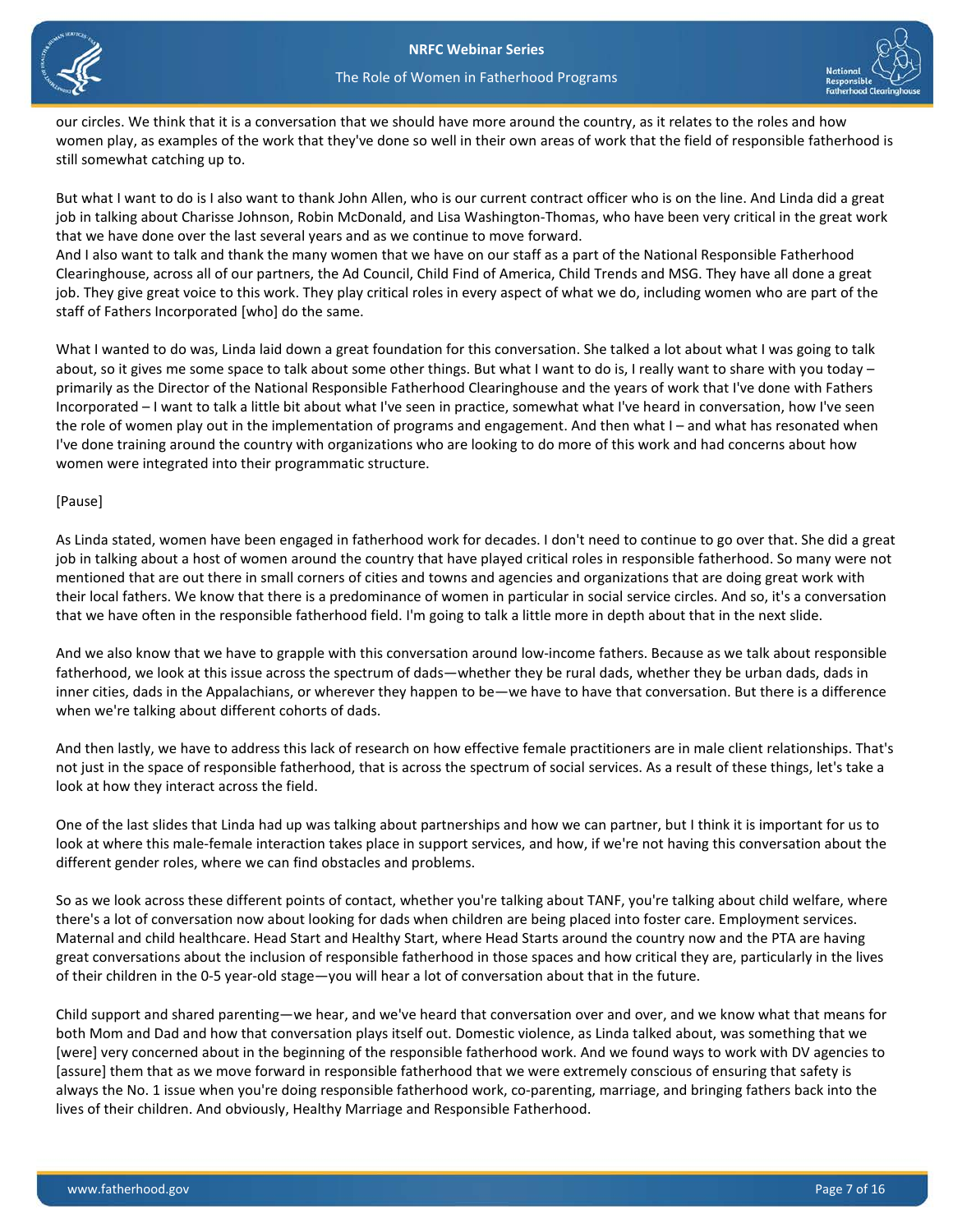



But one of the things that I would say as I'm talking about this is that societal perceptions of fathers is always one of the biggest factors in these conversations, and that is really where I want to lay the foundation in my next 10 minutes around this conversation around the roles of women.

And so [pause] it starts in the conversation. As we've gone around the country and had these conversations and trainings with organizations … that are looking to figure out how can they effectively bring both men and women into the space. We start with group activities, and we encourage organizations to assess their staff, to talk about their feelings, particularly about responsible fatherhood and what that looks like to them, because there's all kinds of conversations that come up when we are talking about fathers. We want to make sure that we understand the importance of bringing our own personal assessment to the table. Because a lot of times, the obstacles and barriers that fathers face in programs is where practitioners, not only women, but men as well, bring their personal issues to the table unresolved. A lot of times when that personal issue is moved and brought to the table, that could serve as a barrier for working with men.

If you look at the questions at the bottom in the group activity, it talks about "What are some of the challenges for female staff working with fathers?" We're very clear. As I've talked about in the last PowerPoint page, where we look at all of the places that men and women intersect, and also where women are the majority in the staffing of those areas, you can understand how – when someone brings their own personal bias to the table – how that can impact the service delivery for a father who's coming in for services. And you can also understand why he may be a little hesitant in reaching out for services.

One of the biggest issues that we talk about in these conversations when it comes to women's role in fatherhood is the issue of power, race, and gender. We don't nearly talk about this conversation enough. It is an extremely sensitive conversation, because it brings up so many personal aspects of our lives. It brings to bear issues that we're all not ready to talk about but must be talked about, particularly when it comes to gender.

 of if we're going to do this work. When we're talking about gender transferences and counter-transferences between men and We know that in this fatherhood space that when you're doing support groups in particular, and there is a female facilitator, or a male facilitator, or both, there are unconscious and conscious things that are taking place in a room that everybody must be aware women, you are talking about the natural instinct and reaction that women have to men and how the societal perception has played a role in that conversation, and how we bring oftentimes the anger and mistrust of systems for the clients and how they look at it.

Then we also have to deal with the sexual and erotic transference. When you're talking about men and women, it is always a reality when we come together. As practitioners and organizations who are training facilitators to do this work, this has to be one of the more critical conversations that you have, because while we like to believe that is not going to take place amongst professionals, we know that that is not always the case.

When we're also looking at practitioners and how we look at those clients, as well as how we deal with them, how we receive them, we have to also bring in to bear [sic] that when you do have personal circumstances, depending on how you deal with those personal circumstances, it may have an impact on how you see your clients the next day, or how you have a conversation with fathers in a room the next day. So we have to have these conversations, and they're sensitive conversations. And where you believe that you can't have that conversation internally, I suggest that you reach out to capacity builders and folks that are in that space to come in and help you navigate that conversation.

These are a couple things to remember as you think about those. The first thing is that all new relationships with persons in authority or positions of power begin tentatively. What does that mean? It means that when we walk into a conversation with someone in authority, there's always some hesitancy, there's some [unsureness]. That interaction may not be positive based on whatever your history has been with men, or what the history of women has been for the men that you're serving. We know that particularly African American men have a justifiable and healthy mistrust of programs that has to be addressed when they walk into the room.

That respect and trust is something that has to be earned amongst all practitioners. This is not just a female practitioner room. This is a total practitioner room. We all must do the work in ensuring that when we are serving our clientele that there's a level of respect and trust. Oftentimes when we're talking about fathers and they walk into programs, they are looking for that first. Before they're looking for service, before they are looking to be served in a particular place, they are first looking to see whether or not you are going to respect who they are and trust what they bring to the table.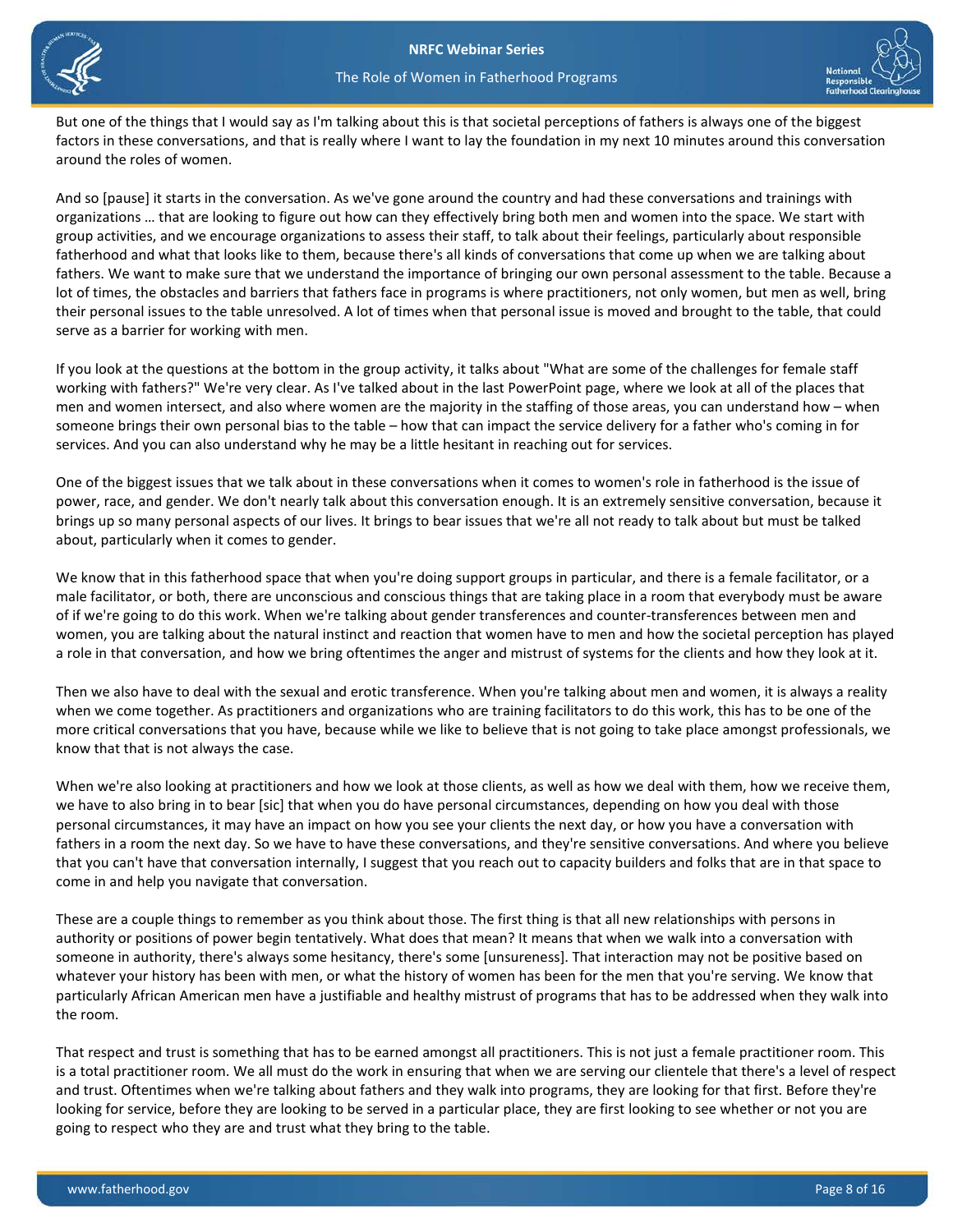



 powerlessness for fathers who are walking into spaces that they're unsure about. And then being clear as practitioners that we're Anger is another issue that we have to deal with when we're working with fathers in this space, and the frustration and feelings of listening to them first and not listening to respond, but listening to understand.

 These are some of the critical questions that you can ask your staff. I won't go through all of these, but these will give you a great race when we are working with all cultures. We could be talking about our fathers in the Midwest. We could be talking about our fathers in the Southwest, where culture is a huge issue. We could be talking about any kind of father in any place, but them not foundation to begin to start thinking about how you can address these issues of gender, these issues of power, and these issues of understanding of who we are, it makes it very difficult to serve them.

 Understanding what is in the room, and who you're talking to, and who you're dealing with, and being aware of your own possible biases, and what are you bringing to the table and being conscious about that. There is a level of transparency that has to take place What can practitioners do? You can do exactly what we just talked about, which is understanding the power dynamics. with your own staff. When you are providing or looking to provide services, particularly for dads, what and how are you dealing with those biases that you're bringing to the table?

 Volunteer or cross-train with fatherhood agencies or men agencies in your communities. Those agencies will give you a good sense culture, the culture of your organization, and how you deal with all of your clients who walk in the door, but particularly as fathers are walking into the door. Where are those things serving as an obstacle to the work that you're trying to do? of what it looks like to work primarily with men. Challenge practices and policies. I would also add in there I would actually challenge

Because at the end of the day, we are family focused. We know that we have to do the individual and particular work with fathers. We have to do the individual and particular work with moms and with children. At the end of the day, we're looking at children, but we have to look at some of the nuances that particularly fathers bring to the table. And we ask that you're always empathetic, and what that means is just putting yourself in their shoes. I think that we all like to see this utopia where we can just talk about parents, and not talk about fathers and not talk about moms. And while that may be a great goal to have, the unfortunate reality right now is we do have to look at them separately, because if that was the case, we wouldn't be having this conversation today.

 them to do all the things that they are capable and have the potential to do for their children, but at the same time we have to meet conversation and only talking about fathers. Having a conversation and only talking about mothers. Having a conversation and only So I encourage and I challenge all of you to keep an eye towards child well-being and family stability. And just understand and be aware that both moms and dads bring something different to the table. We want them to be the best parents they can be. We want them where they are. If we meet them where they are, it makes us comfortable and it gets us comfortable with having a talking about children. As long, as a collective [sic], we are focused on main goal, which is to ensure that we create healthy families. Thank you.

 Nigel Vann: Thank you very much, Kenny. I know you had a couple of other points you wanted to make, but part of the reason is when we have these slides, you can download the slides afterwards and you can see all the key points, and Kenny certainly covered them all there.

 in there. Somebody pointed out that children need to see respectful interaction between men and women, and I think that is one of on the staff of fatherhood programs, the men get to see that respectful interaction between professionals, which really has a major I wanted to chime in with a couple of thoughts here, because I noticed in the chat box, there's [an] awful lot of good things going on the things that a fatherhood program does. It helps fathers think about that for sure, but I think also when we have men and women impact, I think.

We're just going to take a brief pause for our second poll question, if we can have that on the screen, Enzo. You can check as many of these as apply. We just want to know, if you provide direct services for fathers, which of the following roles do women play in those services?

[Pause]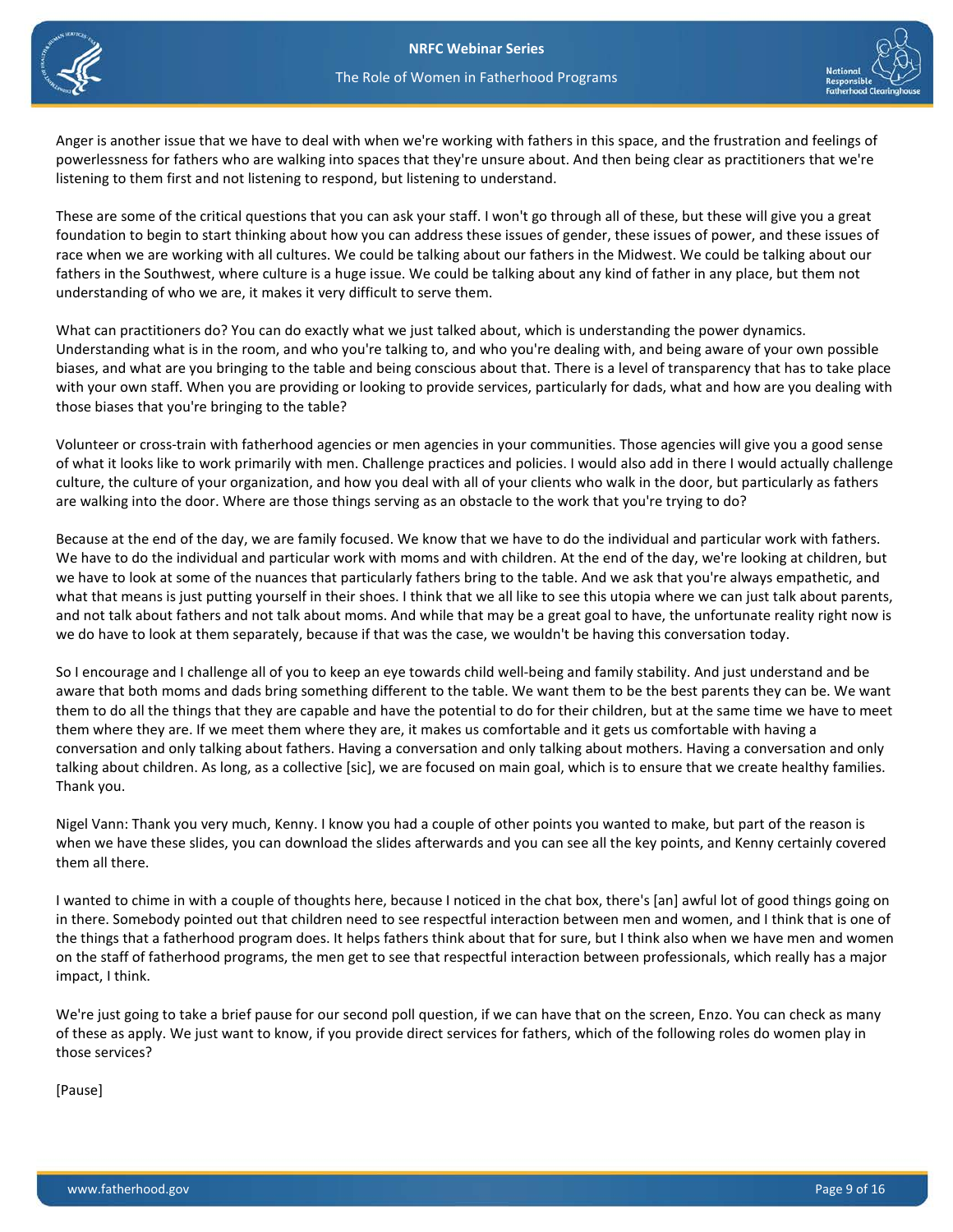



Just give you a couple of more seconds. It looks like the clear leader is case management. And then we've got program leadership and recruitment. Group facilitation, we've got a good number of people saying that. And support services.

 While you're finishing that up, I'm going to go ahead and introduce our final speaker, Ms. Cheri Tillis, who is the Executive Vice Foundation for Health fellow and served as the principal investigator on several fatherhood research studies in partnership with do this work, as Kenny was starting to talk about there. President and Chief Operating Officer of the Fathers' Support Center in St. Louis, Missouri. This is actually Cheri's second appearance on our webinar, and we welcome you back, Cheri. She's been with the Fathers' Support Center since 2003. She's responsible for oversight of their programs, their daily operations, and 55 staff positions at four program locations. She has been a 2016 Missouri Washington University in St. Louis. She's represented the program at many national conferences. And with that, I'm going to pass it over to Cheri to tell us about what they do on the ground there, the role that women play, and how we can help prepare women to

Cheri, the time is yours.

 St. Louis today, and I am just so happy to share the work of Fathers' Support Center with you all. Missouri as well as George Warren Brown school of Social Work at Washington University here in St. Louis, when he was approached Cheri Tillis: Well, thank you so much, Nigel, and good afternoon to everyone who has joined us today. I do come to you from sunny Some of you are maybe familiar with the organization. We've been around since 1997 and opened our doors in 1998. But what you may not know is that the agency was the idea of two nurses that worked at a large hospital here in the NICU unit. They saw oftentimes that there were services for the mothers, however services for fathers that presented in their hospital were far and few in between. So Mr. Sullivan, our founding CEO, often tells the story about how he was actually doing some work with the state of by these two nurses to begin the organization.

 years now. I would say that from its inception, Fathers' Support Center has had the input of women and the idea to provide services Fathers' Support Center opened its doors in 1998, and one of our first program facilitators was a nun by the name of Sister Carol, who is still with us here today and presents our parenting curriculum at our main location. She's been with the organization for 19 to fathers.

 through Friday from 8 a.m. to 4 p.m. for the entire six weeks, and we follow up with our clients for an entire year where we offer I want to also lay out for you the services that we are able to provide here at the organization. We are most known for what we call our Family Formation Program, which is a six-week fatherhood curriculum-led program. Our participants are with us Monday them services and referrals to assist them with obtaining the goals that they set while they were in the class.

 well aware of their rights as well as some of the information they need to know about their rights to visitation and being able to sire We also have a legal clinic that practices family law and assists our clients with navigating the child support system, so that they are and raise their children.

We also provide within our array of services transportation assistance as well as employment placement and credentialing of each one of our clients. We often seek out opportunities for them to be able to provide for their families, so they can be seen as a viable resource to the mother as well as their children.

 people come over and visit and see what our services were, they often would say that "Hey, we need these services for moms as well." Three years ago we were able to add a mothers' program as well, which was on the exact same six-week cycle as the fathers' upon their education, improving upon their understanding of how important they are to their children, as well as their parenting And about three years ago, Fathers' Support Center began providing a new program which was called our Parenting in Partnership. We would work with the mothers of the children through our family bonding outings. More often than not, when we would have group. We provide about a hundred hours of motherhood curriculum to our participants and that additional one year of follow-up, where they are able to meet with our social workers and employment placement staff to make sure that they too are improving skills.

Initially, the program was also set up to make sure that parents who were never married have the opportunity to develop coparenting plans, so that the child can see both parents and have the opportunity [to] be raised by both mother and father, regardless of their relationship status. Within that program, we put in just a few tweaks, such as daycare assistance, considering the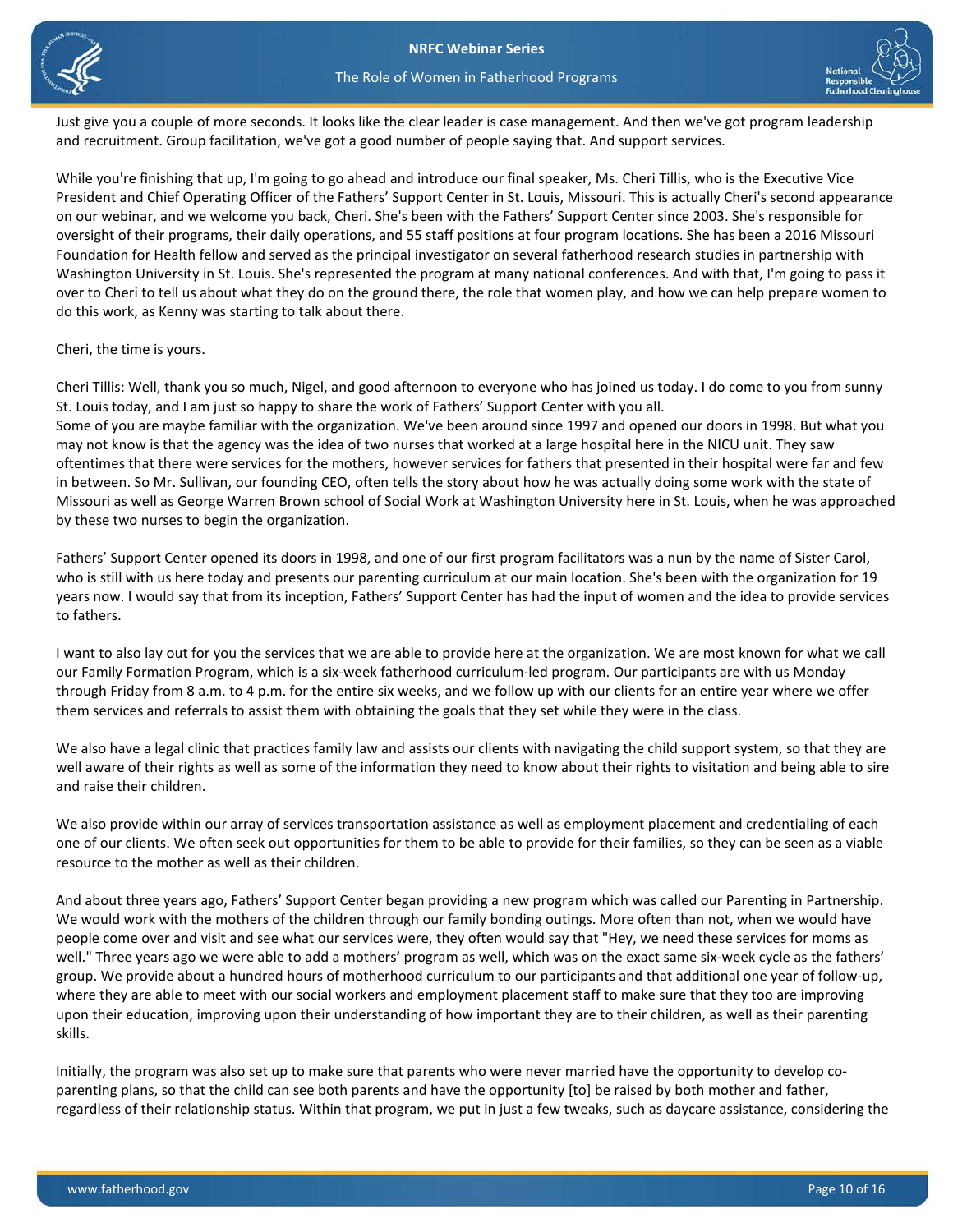



 moms were usually the custodial parent. We also provide some stipends and incentives for their participation, as well as an entire year of mentoring services to the moms through volunteer mentors that we're able to use.

Oftentimes, when people find out that I work in fatherhood, they're very surprised that I've had such a long career within this arena. And [I've] actually had the pleasure of joining the staff in 2003. We were a much smaller staff then, about eight employees, and we served about 150 participants per year. I'm very happy to say that now we have about 55 employees and we serve, on average at the agency as a whole, about 900 participants per year through all of our programs.

 I have played a part in just about every position here at the agency. I like to joke and say I haven't been in accounting much, but I do budgets, and I haven't actually been the CEO. I have been with the agency for 14 years now and been able to have my hands in case management as well as managing programs here at the organization. I don't think I would trade that opportunity in for anything. It's been a special blessing to serve those who have come through our doors.

Oftentimes we're asked if we are a project, and let me be very clear: Fathers' Support Center is a not-for-profit agency. It is a standalone. It is not a program of another organization. So we are a fatherhood agency here to serve. We currently have four locations, and we offer both day and evening classes.

What you see on your screen now is our organizational chart that has our staffing structure. I wanted to have some type of impactful way to show you where women serve in the organization. On this next slide, you will see that the arrows indicate positions where women are in positions of service here at the organization, and you see that's in just about every capacity here at Fathers' Support Center.

We definitely value having a mix on our staff team because as you know, you don't have a crystal ball to find out who your clients are going to receive from. We have participants that are willing to share certain things with our male staff, but when they have the opportunity to talk with some of our female staff who serve as social workers or case managers or family therapists, sometimes other sides of the story will come out that they may or may not have been comfortable sharing with the male staff here.

As you see, we have 30 female staff at Fathers' Support Center now and 23 male on our staff. We try to keep it sort of balanced, however now we are a little lopsided. Oftentimes we will hire in one-and-one as positions are open here at the agency, but as always, when you are hiring, you always go for the best candidates.

 So some of our positions here at the agency where we've had both male and female as our facilitators—of course, in our men's class, we like to have a male facilitator who has either experienced some of the same things as the participants or will understand and can relate to the stories that they bring to the table and are able to offer the insightful input to situations. However, we also have female facilitators who do our parenting. We also have male health and wellness for reproductive care curriculum [where] we've had female staff teach with male staff. We also have employment placement people that go through resume writing and how to find jobs, which is often helpful because [the] majority of times when our guys are going out on interviews, they're usually sitting down with maybe a female who works in HR, and it's helpful to get them to a level of comfort so they're able to easily share. Here at the agency, we also have women who serve on our legal team, and of course in our social work department.

Some of the general things that come up is, oftentimes in this arena, we talk a lot about absent fathers, but sometimes we don't touch on the fact that some men have not had a positive female role model in their lives. We've heard through our classes and our clients that they were very appreciative of some of the input that our female staff have been able to bring in dialogue through some of the curriculum materials.

I know that in the past, I've had clients who have lost their moms through adoption or they have not been sired by moms because of more fatal things that have happened through different types of traumas that [have] occurred in their lives. Men who have received the services here sometimes say that this is the first time that a female has addressed him by his surname and been respectful and had a respectful conversation with him. I know that there are some things that are being mended through the positive relationships that we are able to have with our clients.

Of course, there are practical tips for females who are working in this arena. As Ken mentioned in his part of the presentation, you have to make sure that you maintain healthy boundaries. Men may take messaging the wrong way, or they may think because you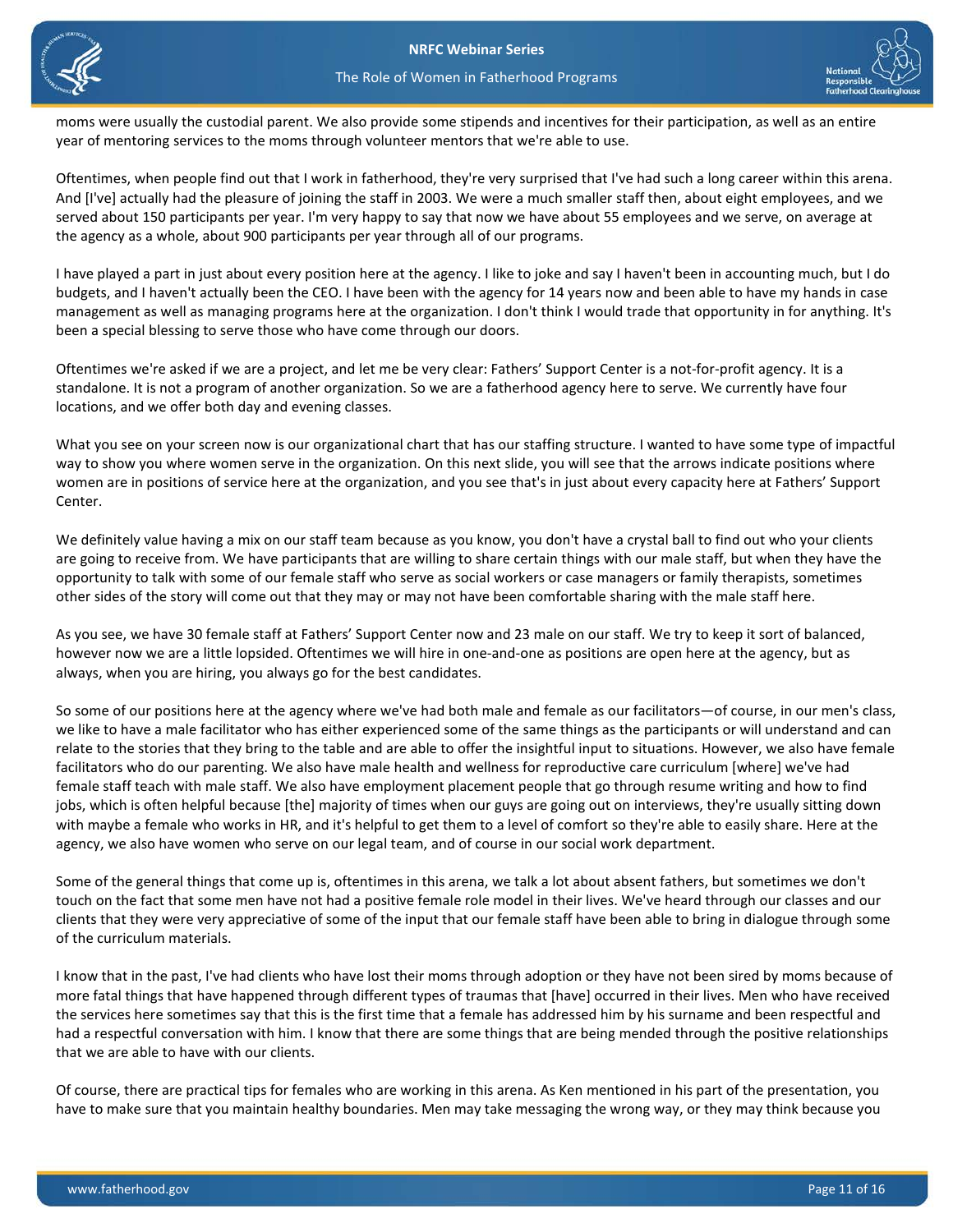



The Role of Women in Fatherhood Programs

 about what your role is in the organization, what your role is with that client, so that those things aren't misinterpreted. are being nice to them that you are somehow romantically attracted to them. You will have to make sure that you are very clear

We also focus in our orientation to our staff on appropriate dress and how you should carry yourself, as well as how you should meet with staff, how you should safeguard as far as the places where you meet. If there's an opportunity to sit at a table or a desk, to be across from each other and to communicate appropriately, not using a lot of jargon, and not becoming too familiar and comfortable with your clients, but making sure that they understand that you are in a social service position to help them to work on their goals to achieve good parenting skills for their children.

 The other thing is we show empathy, but not sympathy. Every now and then, you may get a client who thinks that he's going to be able to manipulate one of the female staff. In that regard, we also train to making [sic] sure that as we're showing empathy to situations that we're not easily taken in by the stories, but instead focus on how we are to help in those situations.

 I have come to the end of my presentation, so I would like to also add that as an agency, we are always open to work with other organizations that have staff that are new or have just been recently introduced to the field. At Fathers' Support Center, we also have some models of replication that we're able to share across the country. Here you have my contact information. [\[www.fathersupportcenter.org,](http://fatherssupportcenter.org/) 314-333-4170] I would be more than happy to speak with anyone who has questions about that. And thank you so much for being on the webinar today.

 better when their mothers and fathers are involved and working together, but fatherhood programs do better when we have the Nigel Vann: Well, thank you, Cheri. You certainly bring a wealth of practical experience and we really respect that. From my perspective, I think a lot of what great programs like yours do is that they do keep the target of child well-being at the fore, and you do that by empowering fathers and helping them work with the mothers of their children. I think that one of the clear messages for me is that by having women involved in fatherhood work as well, we have role models for the parents. It's not just the children do voices of male and females involved from the research side, the leadership side, down through the various services provided in the program.

 been monitoring the questions, and that's usually hard for me to keep up with. So Mindy, we've got some good questions for some We've got a good chunk of time now to move to our question and answer section. And I'm going to invite now my colleague Mindy Scott from Child Trends and also on our Clearinghouse team. Mindy and her team are responsible for a lot of the information that you see on the website. They're currently updating the statistics on there, and it's quite a relief for me to have Mindy here. She's of these presenters here?

 lots of good discussion in the chat box too that I think has generated some other questions that we can present to the speakers. Dr. Mindy Scott: Yeah, hi everybody. This is Mindy, and happy to be part of today's webinar, and we've got lots of good questions,

The first question we have is for Kenny, but also Cheri and Linda. If you have additional comments, please speak up. But first, a question came in about whether there are places that women specifically can go to be trained on how to work with men and fathers.

 Kenneth Braswell: You know, I'm not aware of places other than the Clearinghouse being a great resource to share what we've already done in this space. If you're looking for something a little more in-depth, then I would point you to Fathers Incorporated, which is our agency, and I think my contact information is on the bottom of the screen or in the back of the PowerPoint. [\[fathersincorporated.com,](http://www.fathersincorporated.com/) 770-804-9800] So be more than encouraged to give us a call, and we can work that out with you.

Dr. Mindy Scott: Thanks. And Cheri, given the large number of women that you have on staff, are there specific trainings that you provide that are unique for your women staff?

Cheri Tillis: We do. We have a menu of trainings that we provide. But with our female staff, we often focus on the appropriate boundaries, as well as some of the cues that they should look and listen for while providing services to them. Oftentimes, especially in our trauma work, you want to be careful with some of the assumptions that you make or not make any assumptions at all, and make sure that you're listening. So lots of motivational interviewing and things of that nature.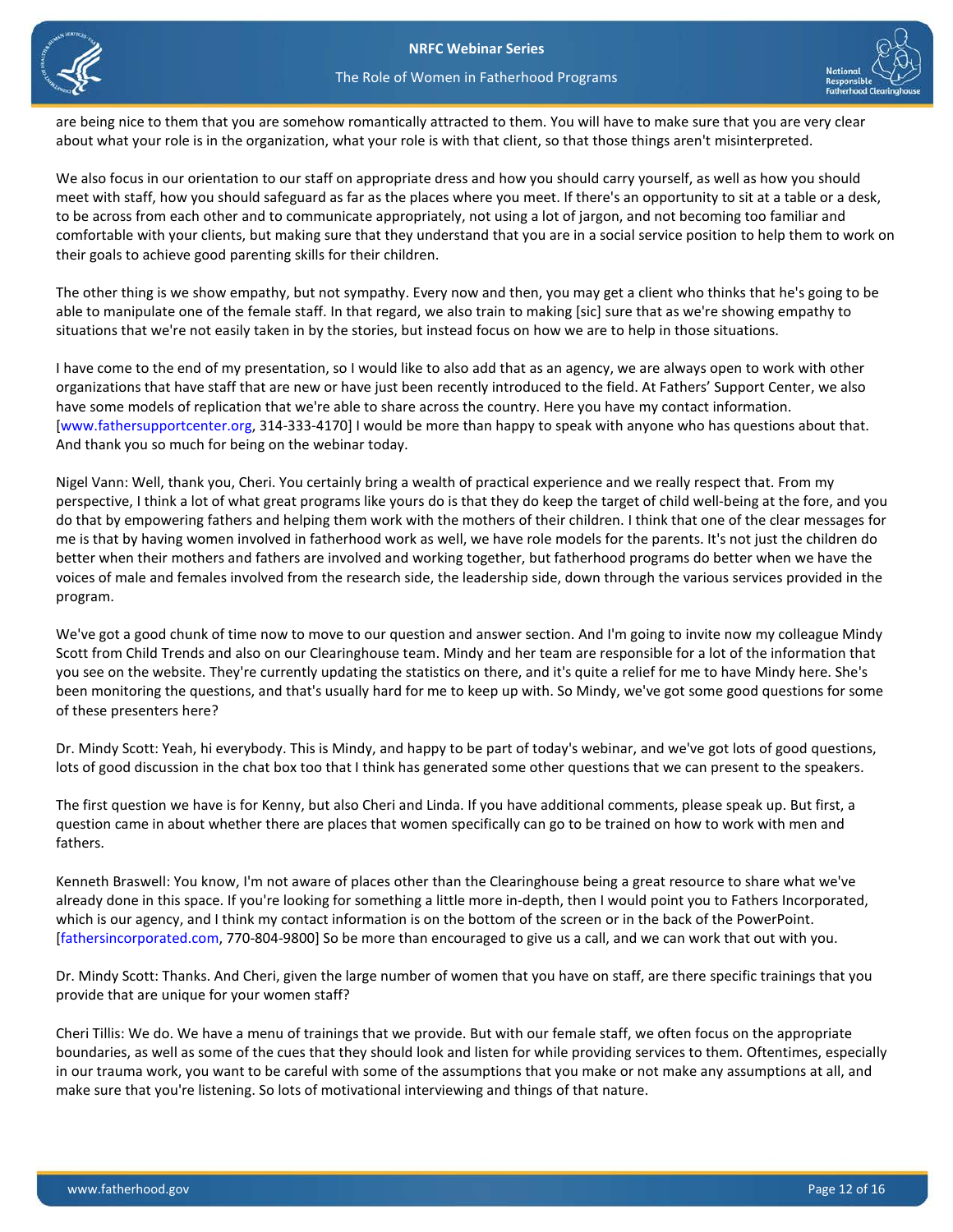

#### The Role of Women in Fatherhood Programs



 co-parenting, programs discuss the importance of reflective practices with their staff. And there was a question of where that fits Dr. Mindy Scott: Great, thank you. Related to that, we had a question on—the concept is that in early childhood and working with into some of the training and guidance you've been talking about today, about having staff think about their experiences and their potential biases. Just wanted some clarification on where reflective practice might fit in to some of this training.

 Cheri Tillis: So our co-parenting work here at the agency, let me put this out there: it is extremely difficult. When we come into the simply child-focused. We want to, first off, provide both parents with good parenting information and curriculum through the relationship and then vice versa with the fathers. Then they go through a series of sessions with our family therapist, where they child-centered approach, and it does not necessarily unfairly focus on one parent over the other. picture, oftentimes there have been rifts within the relationship that we sometimes know nothing about. However, our goal is program. We also focus on, with each one of the groups with the mothers, to teach them how important the father-child meet both together and individually. Then we begin to work on the actual plan, coming up with some agreements that both parents can buy into. And then we move forward from there, getting things filed with the courts and so forth. So the entire approach takes a

Dr. Mindy Scott: Great, thank you. That's really helpful—

 addressing fatherhood issues, personal fatherhood issues and issues of gender, and how we bring those pieces to the table to Kenneth Braswell: And I just want to add that about the reflective training. We have a curriculum at Fathers Incorporated called What About Dad? It was designed and developed with Dr. Stacey Bouchet, who was the Executive Director of Women In Fatherhood, and we put that training together to express exactly this—that is, to begin to start getting agencies, not only women but men as well, to reflect on their own issues that they bring to the table in doing this particular work. We'd narrowly focus on effectively do that work. And so, if that is something that you're also interested in, please give us a call.

 We also have a couple of documentaries to address things like fatherlessness, the challenges of co-parenting with nonresident parents. We've done some extensive work in that space, and I would encourage anyone who is looking to engage in the work of responsible fatherhood in your agencies to seek out that kind of training.

 the female practitioner staff relationship with male clients. There was a question about whether there is research out there or what questions that you raised that we could talk about a little bit more is whether there are any advantages of having a female staff Dr. Mindy Scott: Thank you, Kenny. Kenny, something you mentioned during your presentation was about the lack of research on the current research does show about female facilitators and if they can be as effective as male facilitators. I think one of your person offer some parts of fatherhood programming. What are your thoughts on that?

 fatherhood programs or vice versa. Most of what we know is anecdotal, based on practice, and based on what we see in the field. We try to look at what works best amongst, particularly at the Clearinghouse, what is working best amongst our grantees, how the grantees are faring with particular issues, and then the broader social service spectrum. Kenny: Yeah, I don't think there is any research out there that has been done on the dynamics of having women engaged in

 support groups—when you're talking and sitting in front of the room full of men and you're dealing with their more personal own personal biases they might bring to the table. I think that some of that has to be the agency's own discernment in being able to know the men that they're dealing with and trying to figure out a way that you can begin to incorporate that conversation. And also really do believe that there is an advantage to both perspectives in a conversation from both men and women, but I think the onus is I think that there is definitely an advantage … because I think the biggest place that this conversation raises [sic] is when we're doing issues—and that is whether or not men are comfortable talking with a level of transparency with a woman in the room, given their understanding when you have to step out of the room. There are some times a conversation will take a turn on both ends. I've been in a room where it has been both myself and a female practitioner, and the conversation has turned in an area to which I say, "You know what? I'm going to walk out of the room, because I think that this is a conversation you should have amongst yourselves." So I on the agency to have a level of discernment to understand when to do what.

Dr. Mindy Scott: Thanks, very helpful. Linda, there's a question for you, kind of twofold, on thinking about women in research, and what some challenges in that role as a researcher might be. But also thinking about how women in research, or even policy advocacy, can help to move the conversation forward and bring together agencies where there might be tension, there might be the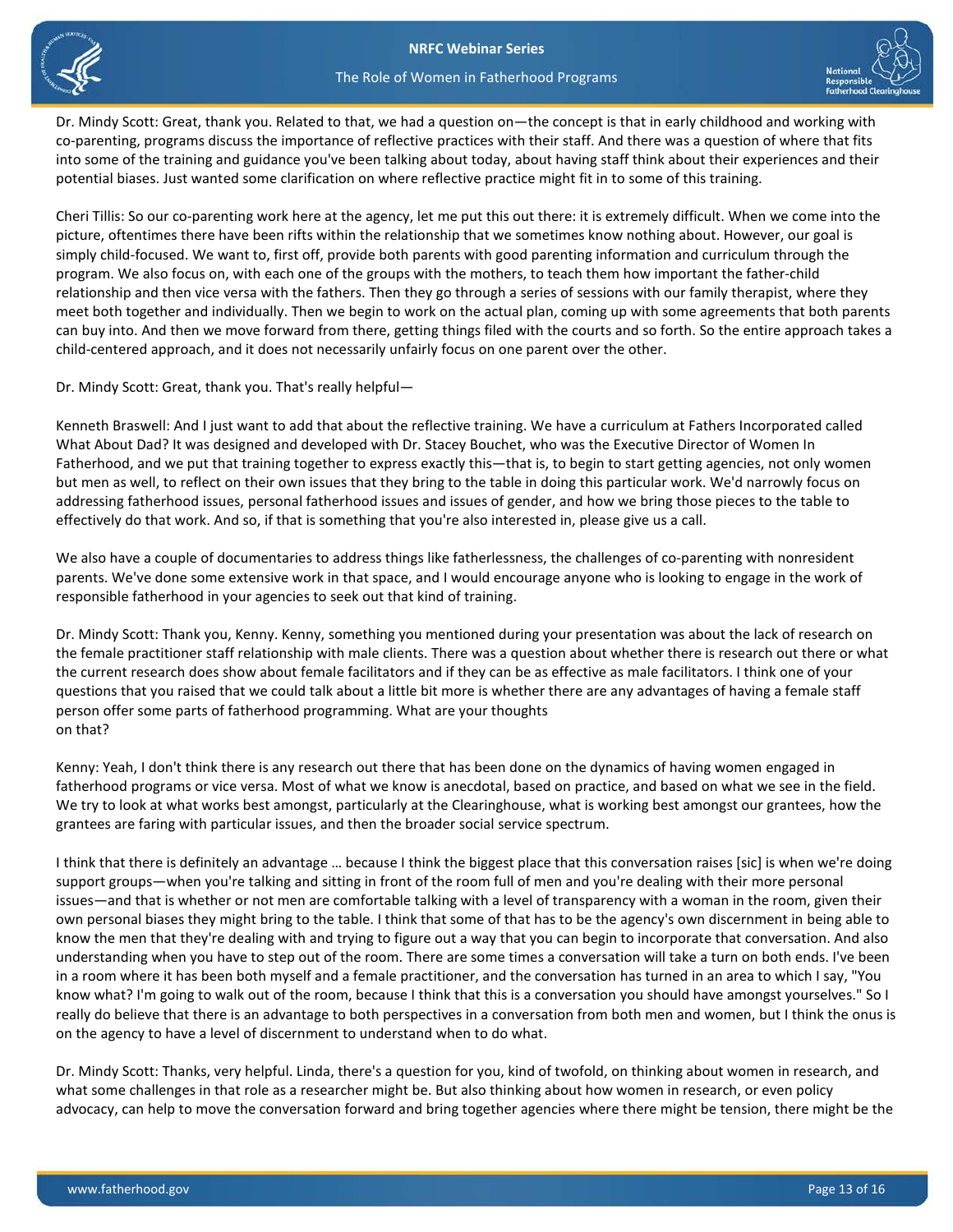



 challenges of addressing fathers as well as mothers. What role can women play in research and other fields to help move that forward even more?

 research field by their presence, their active presence over the last four decades of doing that work. Linda Mellgren: I think that women have played a tremendous role in bringing the fatherhood field forward in the policy and

 role isn't as important as mothers, or we don't have resources to serve fathers and mothers." You just sort of think of the whole set Part of it is when the drumbeat, either from men or women – and it comes from both – say "the fathers don't have a role, or their of excuses or rationales that are given – it has been women staff and women policymakers who have joined together with their male advocate counterparts and have said, "No, this is something that men and women have to do together, and this is something that is important for the best interest of the child." I think that many of the women who become involved in the fatherhood movement do so because they see the effect of fathers not being involved on children and how detrimental that can be.

There's not a magic bullet. There's not a magic formula. But I think that women are in various positions of responsibility throughout the government at all levels, and having a powerful woman advocate working together with the male advocate is the best way to move programming for fathers forward.

 parents. Any of the panelists have thoughts on how to do fatherhood work with same-sex couples? Dr. Mindy Scott: Great, thanks for that very insightful view. One question that came up—there's a little bit of discussion in the chat box, and I think Linda you first raised this—was about how to approach fatherhood and fatherhood programming in the context of same-sex couples, and if there's advice on handling some challenges that it sounds like programs are having supporting same-sex couples. And there's some potential critique that by supporting fathers, you're not necessarily fully supporting same-sex couples or

Cheri Tillis: At Fathers' Support Center, we have had some fathers in the program who had children by women, and then they chose an alternate lifestyle. We actually don't alter the curriculum much because at the end of the day, the children need the same things from adults. They need for adults to provide. They need them to show love, care, and concern. When we've had individuals like that, they have also been able to bond with the groups, just based off of the fact that they are walking a similar road in parenting and not necessarily focused on what their sexual orientation is.

 Kenneth Braswell: I just want to echo what Cheri just said. We do the same thing. At the end of the day, what we're trying to respective of gender. As long as you are training individuals to be the best parent they can be, from whatever lifestyle they tend to encourage is healthy parenting. So those skills and those things that you bring to the table in order to be able to do that is [not] choose, that is the result that we ultimately want to get.

 we're not quite sure what the question is, but it's about the voices of women in fatherhood. I would point you to the work that quite surprisingly positive about the fathers of the children, which you don't often hear. Nigel Vann: We're just looking to see if we have any more questions that we haven't addressed here. I see there was one about— Jacqui Boggess has done at the Centers for Fathers and Families and Public Policy. There are some pieces on their website where they talked to women and got their input, particularly low-income women, on child support and the fathers of their children. It's

 And of course, Stacey Bouchet—Kenny mentioned she was for a few years head of the Women in Fatherhood, Inc. organization, and they have a few reports that they did with Jacqui, but I don't think any of those got published. But there is some work and you can get in touch with Stacey or Jacqui to talk about that.

 We have a couple of more questions, but we are getting a bit tight on time, so I'm going to ask the presenters if they can respond to those later, and then we will put those on the website for you.

 So we've just got a few minutes now. I want to invite John Allen, our Office of Family Assistance leader, to say a few words, and then I'll come back to each of the presenters and give you each a brief moment to leave us with a final thought or a key takeaway from the discussion that you'd like to leave with people. First of all, John, have you got anything you'd like to say?

 important pieces about balance in parenting, and that means both of the parents, father and mother. And thank you for bringing John Allen: Yes, I do. I just want to thank all the presenters for sharing their experiences in the field and bringing forth some of the across the best practices and the promising practices in those areas.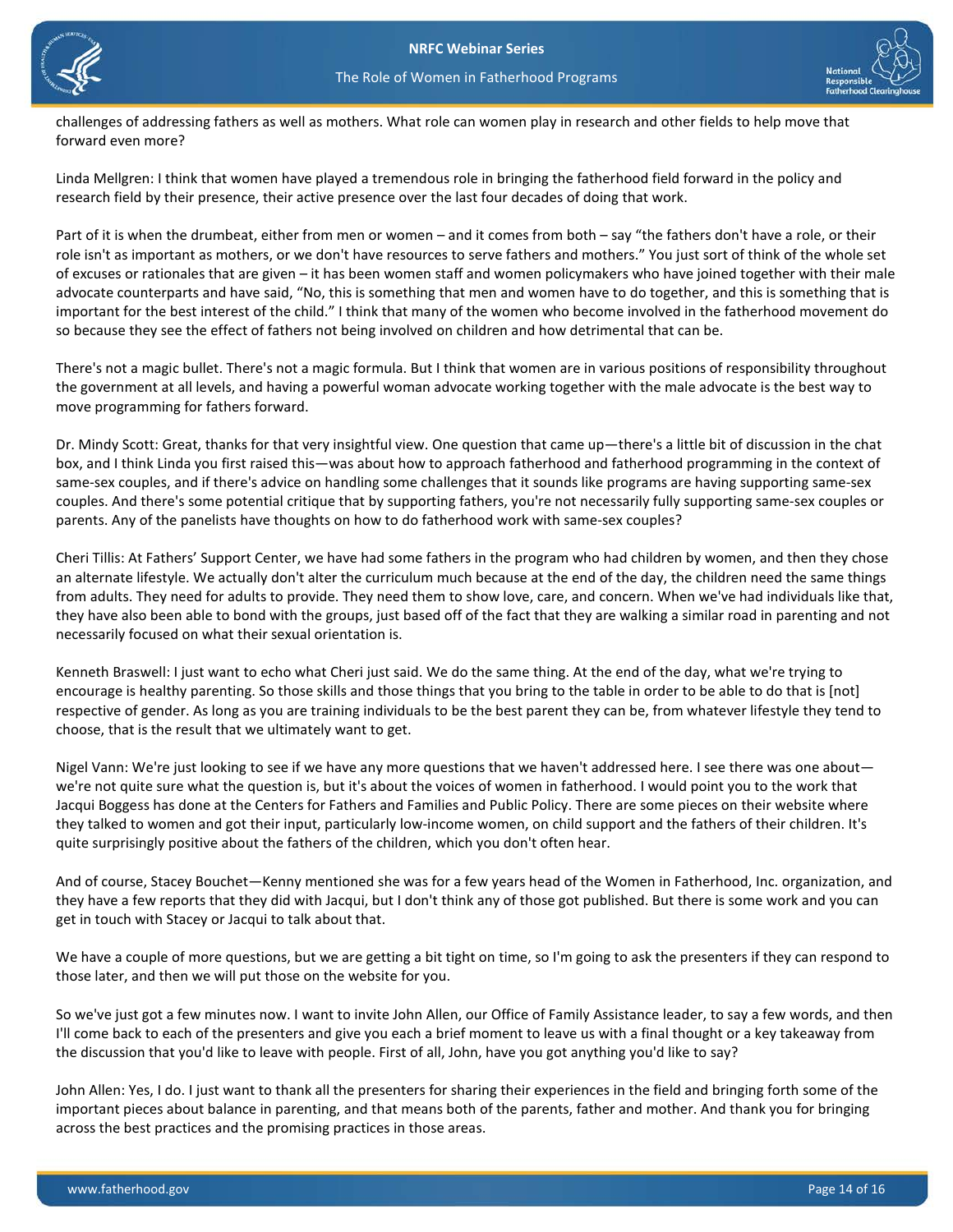



 for putting this great webinar together to inform the field. I think it's just a great move for really bringing forth the women in forward. Thank you very much. I want to thank the Clearinghouse for putting together such a timely webinar. Thank you, Nigel, thank you, Mr. Braswell and staff, fatherhood and the big contributions they have to the practice. So just want to thank everybody, and let's keep moving the work

 always have to respect the ladies, but we also have to respect the fathers we work with. Either Cheri or Linda, final thoughts? Nigel Vann: Thank you, John. So again, let me just come back to the presenters real quickly. And let's go ladies first, because we

 Linda Mellgren: This is Linda. I think my final thought is that children need all the loving adults around them that society can muster. work, or they can stand in the way of that work. I think that's part of our task is to find out how we can encourage men and women At the end of the day, that's the importance of the fatherhood work, and women can play a tremendous role in encouraging that to work together to support children.

Nigel Vann: Thank you, well said. Cheri.

Cheri Tillis: Yes, I echo those thoughts, and just also as long as you have practitioners that understand the importance of healthy families and they bring to the table their whole self and give a hundred and ten percent, our families will do better, inevitably.

 inmates for instance, and just have them eating out of her hand. I've seen that two or three times. Somebody said earlier, it's about Nigel Vann: Thank you. And let me just add that I just want to say a word for all the women that I've seen doing such tremendous work with fathers in all sorts of capacities out there. I've been amazed sometimes to see a female facilitator in a prison with male earning the respect of the fathers, and you don't automatically get that by being a man. You have to have the skills.

So, let me give the final word to Kenny.

 Kenneth Braswell: So I have two thoughts. One is I want to bring your attention to some of the great work that's being done in New York City, particularly with Alan Farrell, as they begin to start looking at infusing a conversation of fatherhood into the schools of social work in New York City, so that there is more of a robust conversation as social workers are being trained to do this work—that there is a very intentional conversation with them, and focus around the responsible fatherhood. There is some work—they are in a couple of colleges now. Look at the New York City Fatherhood Coalition. I believe it's taking place inside of their child support enforcement office. You can find more information about that.

And then secondly, I would like challenge us to begin to start consciously thinking about equalization of conversation. And what I mean by that is, as we talk about the infusion of the perspective of women in the work of fatherhood specifically, that there also has to be a conversation of fatherhood in the work of motherhood as well. As we continue to raise the perspective and conversation on this end to ensure that we're equalizing the base of field for our fathers, we have to also encourage that conversation across the social service network and base, so that we can tackle and ensure that our children have the best futures possible, because we're talking about moms and dads across the board.

 Nigel Vann: Thank you, Kenny. Let me say in closing that you've got the contact information for the presenters there. You've also got that when we post the other webinar materials. That'll be in a few weeks' time. the Clearinghouse email address again. I haven't been tracking the chat box as much as I would like to, but I see, and Mindy's been pointing out to me, there's an awful lot of sharing going on there in resources. After this, we're going to take a careful look at that chat box, and to the extent that there are resources there that we could share with others, we'll put together a list and we can post

 chat box or by the presenters, please use that email. Just send an email to help@fatherhoodgov.info. If you want to share In the meantime, if anybody really wants to follow up with us and get more information about anything that's been shared in the information with us or if you want to get information from us about today, or more generally about our work and of course, the role of women in fatherhood, please send that in, and someone will get back to you as quickly as possible.

 And if you don't have time today, we'll be sending that out again with another reminder, but we really appreciate any feedback that I've also asked you to take a minute after this to complete the short online survey that'll come up through the SurveyMonkey facility. you can give us on this and future webinars.